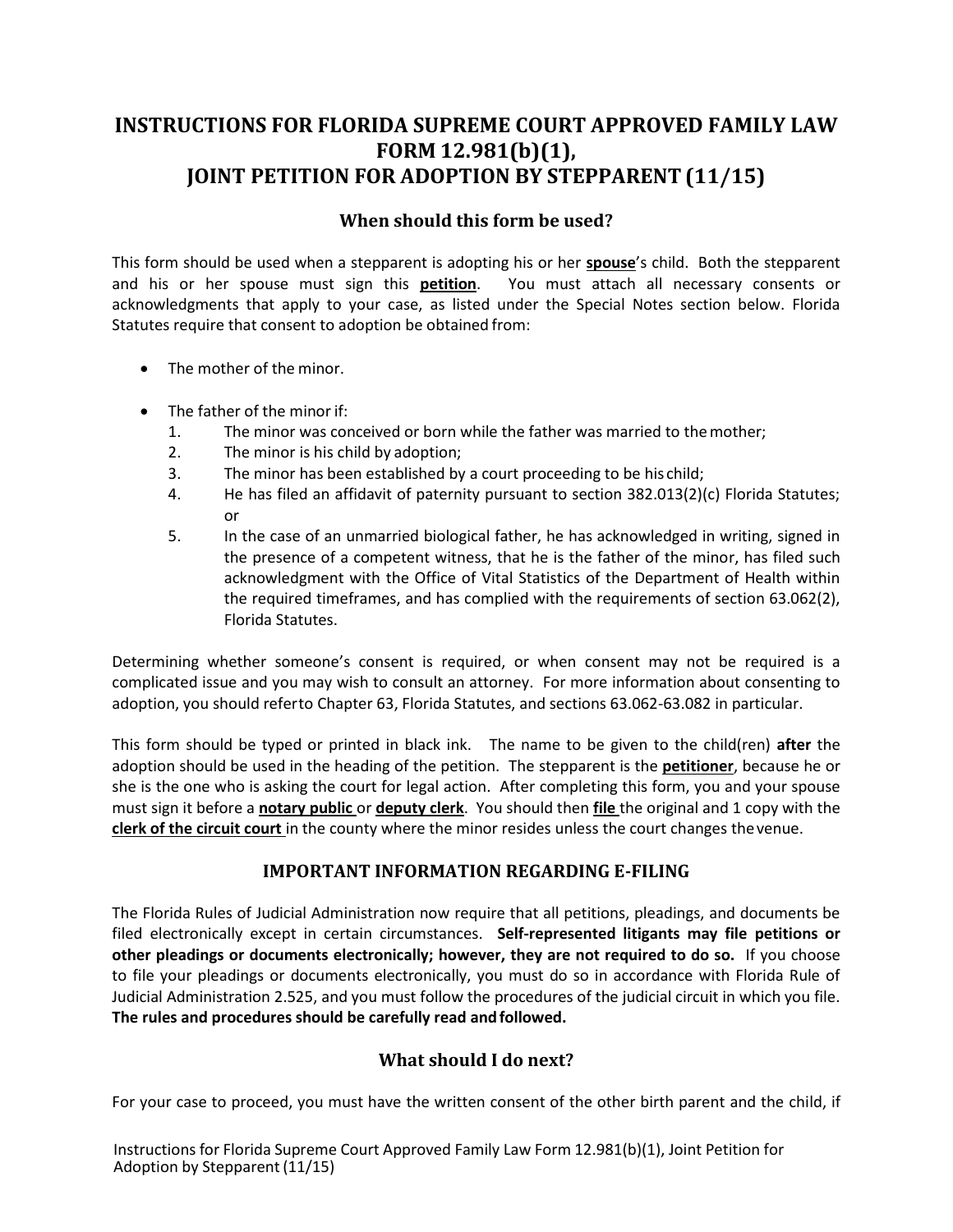applicable. The **court** may choose not to require consent to an adoption in some circumstances. For more information about situations where consent may not be required, see section 63.064, Florida Statutes. If you are attempting to proceed without the consent of the other birth parent, you may wish to consult with an attorney. Section 63.054, Florida Statutes, requires that in each adoption proceeding, the Florida Putative Father Registry be searched. You will need an order from the judge to do this, which you can request by filing a **Motion for Search of the Putative Father Registry,** Florida Supreme Court Approved Family Law Form 12.981(a)(6)**.**

When you have filed all of the required forms and met the requirements as outlined above, you are ready to set a **hearing** on your petition. You should check with the clerk of court, **family law intake staff** or the **judicial assistant** to set a **final hearing**. If all persons required to consent have consented and the consents/affidavits of nonpaternity have been filed with the court, the hearing may be held immediately. If not, notice of the hearing must be given as provided by the Rules of Civil Procedure. See Form 1.902, Florida Rules of Civil Procedure. If you know where the other birth parent lives, you should use **personal service.** If you absolutely do not know where he or she lives, you may use **constructive service**. In order to use constructive service you will need to complete and submit to the court **Stepparent Adoption: Affidavit of Diligent Search**, Florida Supreme Court Approved Family Law Form 12.981(a)(4). For more information about personal and constructive service, you should refer to the **"General Instructions for Self-Represented Litigants"** found at the beginning of these forms and the instructions to Florida Family Law Rules of Procedure Forms 12.910(a) and 12.913(b) and Florida Supreme Court Approved Family Law Form 12.913(a). However, the law regarding constructive service is very complex and you may wish to consult an attorney regarding that issue.

# **Where can I look for more information?**

**Before proceeding, you should read "General Information for Self-Represented Litigants" found at the beginning of these forms.** See Chapter 63, Florida Statutes, and Florida Family Law Rule 12.200(a)(2) for further information.

#### **IMPORTANT INFORMATION REGARDING E-SERVICE ELECTION**

After the initial service of process of the petition or supplemental petition by the Sheriff or certified process server, the Florida Rules of Judicial Administration now require that all documents required or permitted to be served on the other party must be served by electronic mail (e-mail) except in certain circumstances. **You must strictly comply with the format requirements set forth in the Rules of Judicial Administration.** If you elect to participate in electronic service, which means serving or receiving pleadings by electronic mail (e-mail), or through the Florida Courts E-Filing Portal, you **must** review Florida Rule of Judicial Administration 2.516. You may find this rule at [www.flcourts.org](http://www.flcourts.org/) through the link to the Rules of Judicial Administration provided under either Family Law Forms: Getting Started, or Rules of Court in the A-Z Topical Index.

**SELF-REPRESENTED LITIGANTS MAY SERVE DOCUMENTS BY E-MAIL; HOWEVER, THEY ARE NOT REQUIRED TO DO SO.** If a self-represented litigant elects to serve and receive documents by e-mail, the procedures must always be followed once the initial election is made.

To serve and receive documents by e-mail, you must designate your e-mail addresses by using the **Designation of Current Mailing and E-mail Address**, Florida Supreme Court Approved Family Law Form 12.915, and you must provide your e-mail address on each form on which your signature appears.

Instructions for Florida Supreme Court Approved Family Law Form 12.981(b)(1), Joint Petition for Adoption by Stepparent (11/15)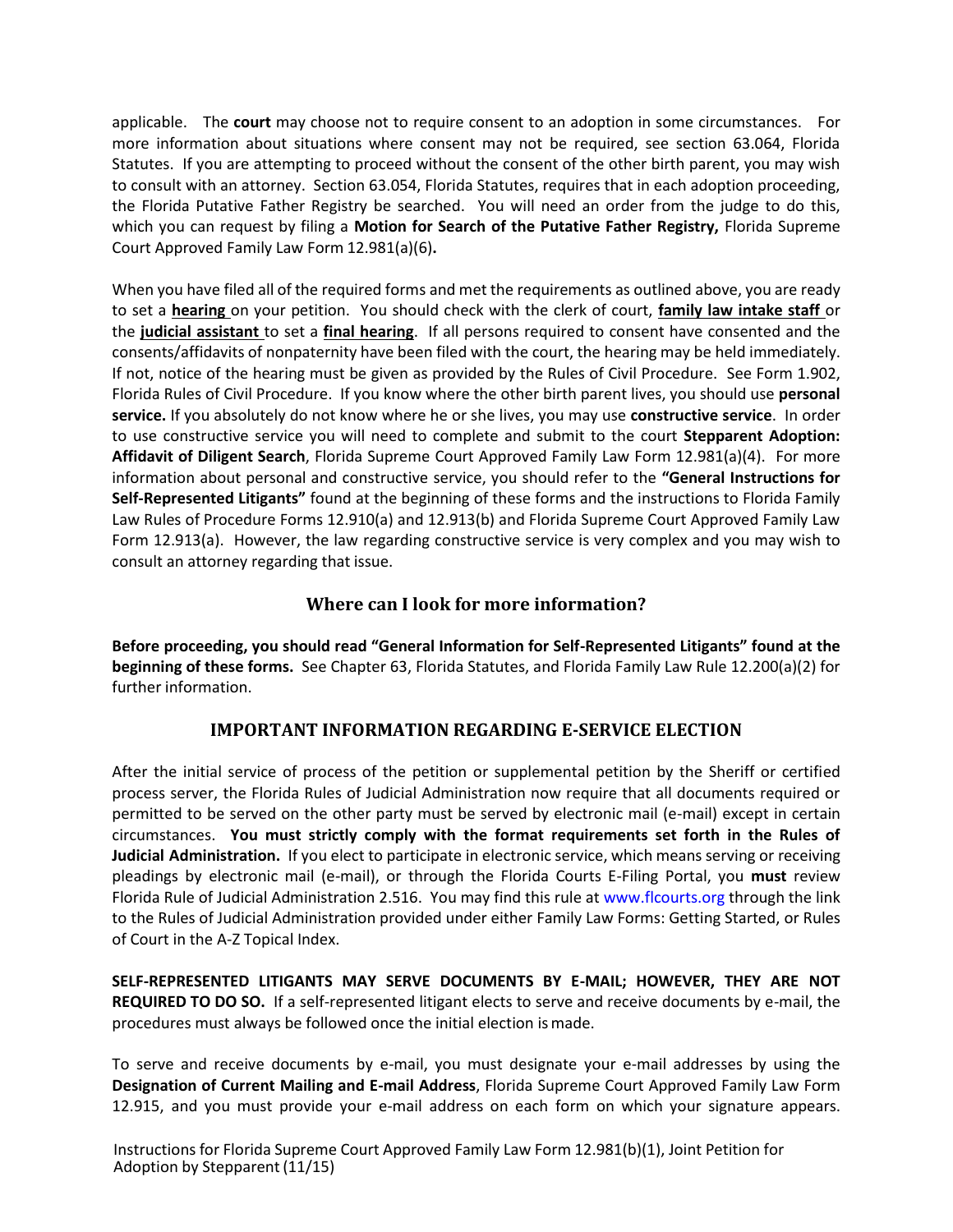Please **CAREFULLY** read the rules and instructions for: **Certificate of Service (General),** Florida Supreme Court Approved Family Law Form 12.914; **Designation of Current Mailing and E-mail Address**, Florida Supreme Court Approved Family Law Form 12.915; and Florida Rule of Judicial Administration 2.516.

### **Special notes...**

With this petition you must file the following:

- Consent form executed by the birth parent, **Stepparent Adoption**: **Consent and Waiver by Parent,**  Florida Supreme Court Approved Family Law Form 12.981(a)(1) or **Stepparent Adoption**: **Affidavit of Nonpaternity,** Florida Supreme Court Approved Family Law Form 12.981(a)(3).
- If any person whose consent is required is deceased, a certified copy of the death certificate must be attached to this Petition.
- Consent form executed by the minor child(ren), if the child(ren) is/are over 12 years of age, **Stepparent Adoption: Consent of Adoptee,** Florida Supreme Court Approved Family Law Form 12.981(a)(2)**.** The court can excuse filing of this form under certain circumstances.
- Certified copy of the child(ren)'s birth certificate.
- **Uniform Child Custody Jurisdiction and Enforcement Act (UCCJEA) Affidavit**, Florida Supreme Court Approved Family Law Form 12.902(d).
- If applicable, **Stepparent Adoption: Motion for Search of the Putative Father Registry,** Florida Supreme Court Approved Family Law Form 12.981(a)(6).

These family law forms contain a **Final Judgment of Stepparent Adoption**, Florida Supreme Court Approved Family Law Form 12.981(b)(2), which the judge may use. You should check with the clerk, family law intake staff, or judicial assistant to see if you need to bring a final judgment form with you to the hearing. If so, you should type or print the heading, including the circuit, county case number, division, and the child(ren)'s names, and leave the rest blank for the judge to complete at your hearing. You should decide how many **certified copies** of the final judgment you will need and be prepared to obtain them after the hearing. There is a charge for certified copies, and the clerk can tell you how much. The file will be sealed after the final hearing, and then it will take an order from a judge to open the file and obtain a copy of the final judgment.

#### **AN ADOPTIVE STEPPARENT WILL CONTINUE TO HAVE PARENTAL RIGHTS, INCLUDING CUSTODY AND TIME-SHARING, WHERE APPROPRIATE, IN THE EVENT OF A LATER DISSOLUTION OF MARRIAGE, AND MAY BE LIABLE FOR CHILD SUPPORT IN THE EVENT OF A LATER DISSOLUTION OF MARRIAGE. YOU COULD BE LIABLE IN LITIGATION FOR THE ACTIONS OF THE ADOPTEE(S). THIS ADOPTION MAY ALSO AFFECT THE ADOPTEE'S INHERITANCE.**

Remember, a person who is NOT an attorney is called a nonlawyer. If a nonlawyer helps you fill out these forms, that person must give you a copy of a **Disclosure from Nonlawyer**, Florida Family Law Rules of Procedure Form 12.900 (a), before he or she helps you. A nonlawyer helping you fill out these forms also **must** put his or her name, address, and telephone number on the bottom of the last page of every form he or she helps you complete.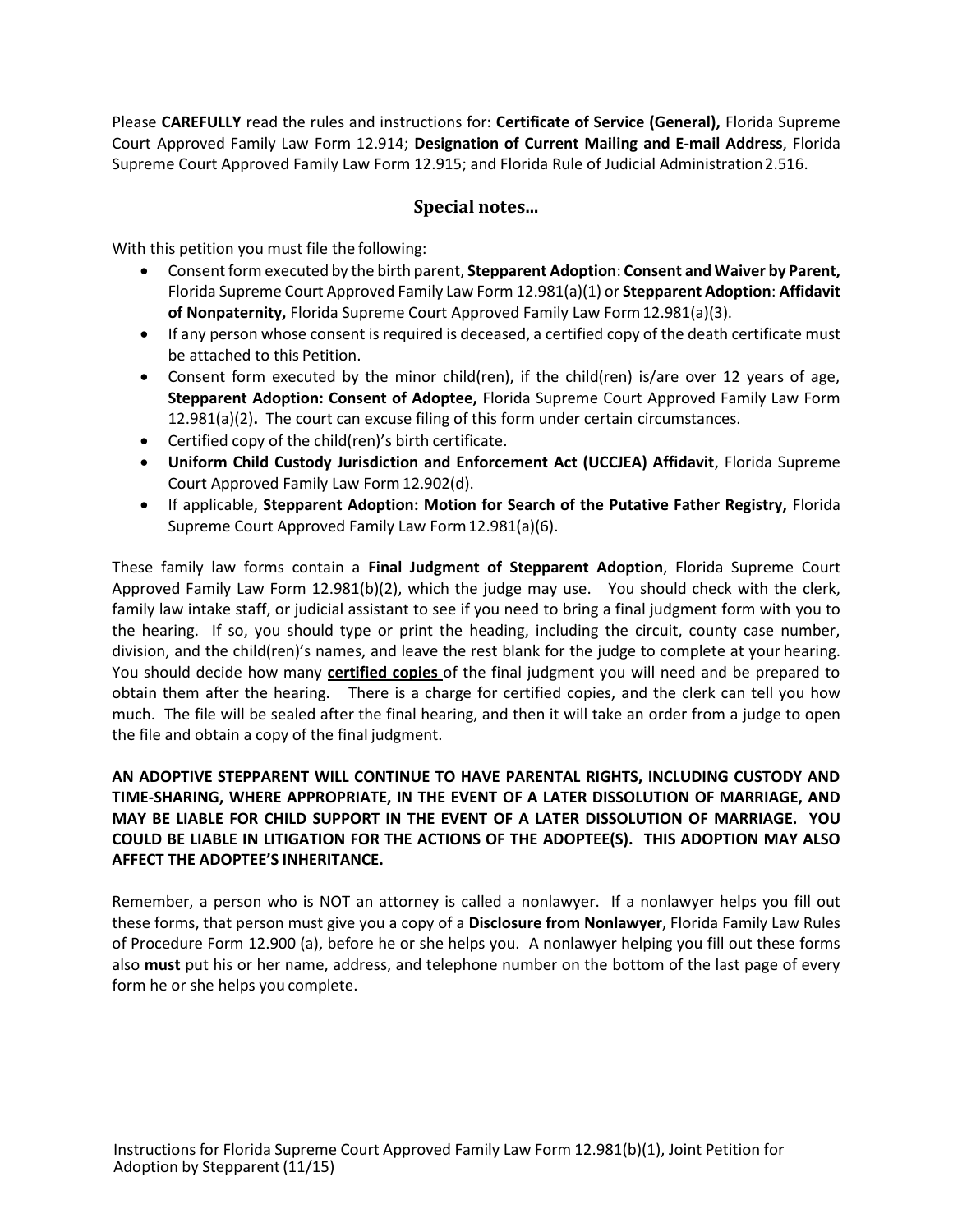IN THE CIRCUIT COURT OF THE \_\_\_\_\_\_\_\_\_\_\_\_\_\_\_\_\_\_ JUDICIAL CIRCUIT, IN AND FOR \_\_\_\_\_\_\_\_\_\_\_\_\_\_\_\_\_\_\_\_\_\_\_\_\_\_\_\_COUNTY, FLORIDA

| Case No.: |  |
|-----------|--|
| Division: |  |

IN THE MATTER OF THE ADOPTION OF

\_\_\_\_\_\_\_\_\_\_\_\_\_\_\_\_\_\_\_\_\_\_\_\_\_\_\_\_\_\_\_\_\_\_\_\_\_\_\_\_\_, {use name to be given to the minor child} Adoptee.

# **JOINT PETITION FOR ADOPTION BY STEPPARENT**

Petitioner, *{full legal name}* \_\_\_\_\_\_\_\_\_\_\_\_\_\_\_\_\_\_\_\_\_\_\_\_\_\_\_\_\_\_\_\_\_\_\_\_\_\_, being sworn, joined by the above-named child(ren)'s <u>[ \_ </u> \_ mother <u>[ \_ </u> \_ father, *{full legal name}* \_\_\_\_\_\_\_\_\_\_\_\_\_\_\_\_\_\_\_\_\_\_\_\_\_\_\_\_\_, being sworn, files this joint petition for adoption of the above-named minor child(ren), under chapter 63, Florida Statutes.

1. This is an action for adoption of a minor child(ren) by his or her (their) stepparent.

|    | 2. I desire to adopt the following child(ren):                                                                             |
|----|----------------------------------------------------------------------------------------------------------------------------|
|    | Name to be given to child(ren)<br><b>Birthplace</b><br><b>Birth date</b>                                                   |
|    | a.                                                                                                                         |
|    | b.<br><u> 1989 - Johann John Stone, markin film yn y brening yn y brening yn y brening yn y brening yn y brening y bre</u> |
|    | c.                                                                                                                         |
|    | d.<br><u> 1980 - Jan Berlin, Amerikaansk politiker († 1908)</u>                                                            |
|    | e.<br>and the control of the control of the control of the control of the control of the control of the control of the     |
|    | f.                                                                                                                         |
|    | A certified copy of the birth certificate(s) is/are attached.                                                              |
|    |                                                                                                                            |
| 3. |                                                                                                                            |
|    | I wish to adopt the child(ren) because I would like to legally establish the parent-child                                  |
|    | relationship already existing between the child(ren) and me. Since the above date, I have been                             |
|    | able to provide adequately for the material needs of the child(ren) and am able to continue                                |
|    | doing so in the future, as well as to provide for the child(ren)'s mental and emotional well-being.                        |
|    |                                                                                                                            |
|    | Other<br>l wish to<br>adopt the children<br>reasons<br>are:                                                                |
|    | <u> 1989 - Johann Stoff, amerikansk politiker (d. 1989)</u>                                                                |
|    |                                                                                                                            |
|    |                                                                                                                            |
|    |                                                                                                                            |
|    | 4. I am _____________________ years old, and have resided at {street address}, ___________________________                 |
|    |                                                                                                                            |
|    |                                                                                                                            |
|    |                                                                                                                            |
|    |                                                                                                                            |
|    |                                                                                                                            |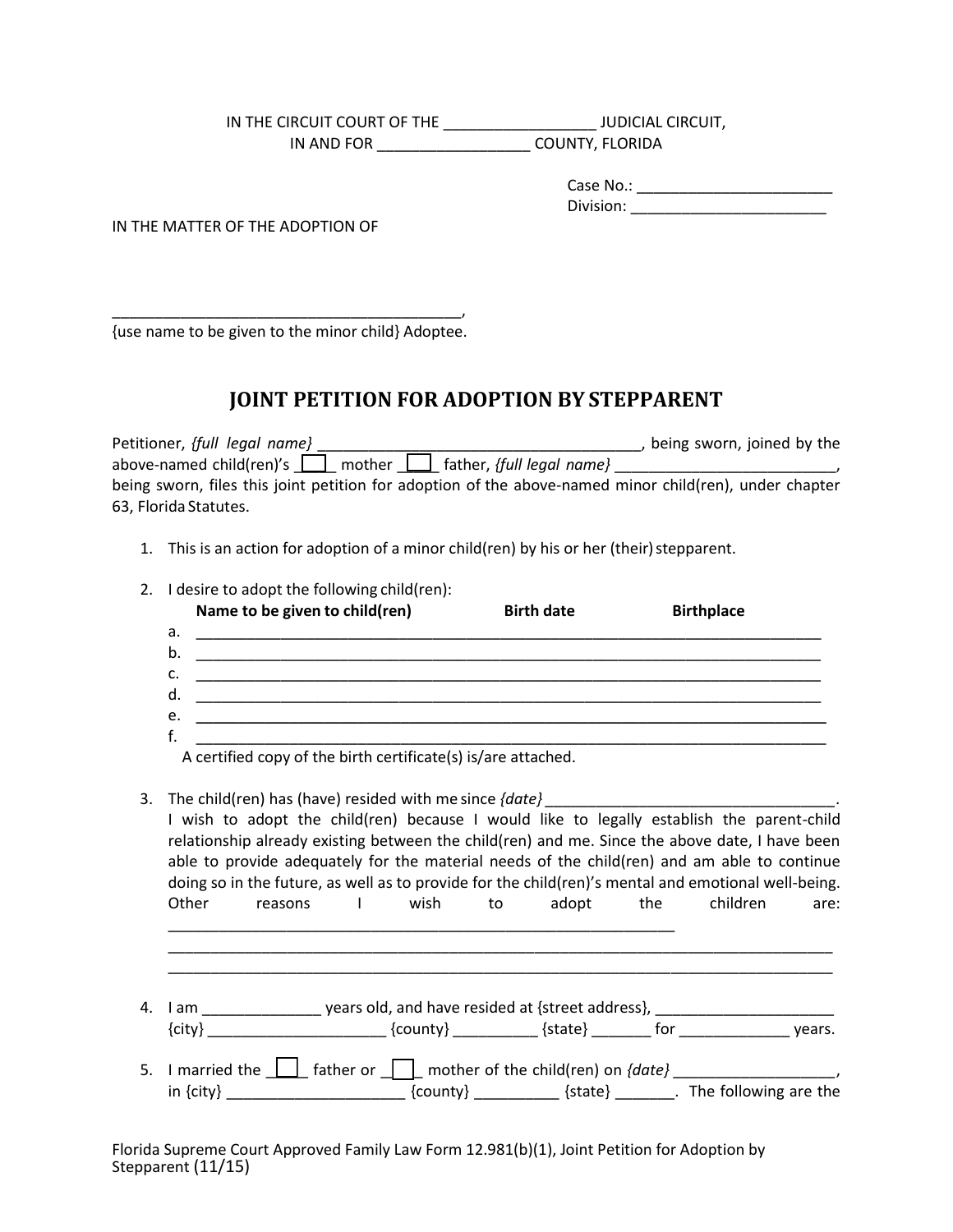dates and places of my dissolutions of marriage, if any:

- Date **Date** Place **Place** a.  $\frac{1}{2}$
- $\mathsf{b.}$
- 6. A completed **Uniform Child Custody Jurisdiction and Enforcement Act Affidavit (UCCJEA)**, Florida Supreme Court Approved Family Law Form 12.902(d), is filed with this petition.

\_\_\_\_\_\_\_\_\_\_\_\_\_\_\_\_\_\_\_\_\_\_\_\_\_\_\_\_\_\_\_\_\_\_\_\_\_\_\_\_\_\_\_\_\_\_\_\_\_\_\_\_\_\_\_\_\_\_\_\_\_\_\_\_\_\_\_\_\_\_\_\_\_\_ \_\_\_\_\_\_\_\_\_\_\_\_\_\_\_\_\_\_\_\_\_\_\_\_\_\_\_\_\_\_\_\_\_\_\_\_\_\_\_\_\_\_\_\_\_\_\_\_\_\_\_\_\_\_\_\_\_\_\_\_\_\_\_\_\_\_\_\_\_\_\_\_\_\_ \_\_\_\_\_\_\_\_\_\_\_\_\_\_\_\_\_\_\_\_\_\_\_\_\_\_\_\_\_\_\_\_\_\_\_\_\_\_\_\_\_\_\_\_\_\_\_\_\_\_\_\_\_\_\_\_\_\_\_\_\_\_\_\_\_\_\_\_\_\_\_\_\_\_ \_\_\_\_\_\_\_\_\_\_\_\_\_\_\_\_\_\_\_\_\_\_\_\_\_\_\_\_\_\_\_\_\_\_\_\_\_\_\_\_\_\_\_\_\_\_\_\_\_\_\_\_\_\_\_\_\_\_\_\_\_\_\_\_\_\_\_\_\_\_\_\_\_\_

- 7. A description and estimate of the value of any property of the adoptee(s) is as follows:
- 8. Consent by the adoptee(s):

\_\_\_\_\_ is attached for: *Name(s) \_\_\_\_\_\_\_\_\_\_\_\_\_\_\_\_\_\_\_\_\_\_\_\_\_\_\_\_\_\_\_\_\_\_\_\_\_\_\_\_\_\_\_\_\_\_\_\_\_\_\_\_*

- \_\_\_\_\_ is not required because the adoptee(s) is/are not 12 years of age: *Name(s) \_\_\_\_\_\_\_\_\_\_\_\_*
- \_\_\_\_\_ was excused by the court for: *Name(s) \_\_\_\_\_\_\_\_\_\_\_\_\_\_\_\_\_\_\_\_\_\_\_\_\_\_\_\_\_\_\_\_\_\_\_\_\_\_\_\_\_*
- 9. The following person(s) is/are required to consent and the consent form or affidavit of nonpaternity is/are attached \_\_\_\_\_\_\_\_\_\_\_\_\_\_\_\_\_\_\_\_\_\_\_\_\_\_\_\_\_\_\_\_\_\_\_\_\_\_\_\_\_\_\_\_\_\_\_\_\_\_\_\_\_\_\_
- 10. The following person(s) whose consent is required has not consented. The facts/circumstances that excuse the lack of consent and would justify termination of this person's parental rights are:

| Name | Address | Facts/circumstances |
|------|---------|---------------------|
|      |         |                     |
|      |         |                     |
|      |         |                     |

11. A copy of this Petition was served on all known persons whose consent is required but did not waive notice, as well as on all persons whose consent is required but did not provide consent. Proof of service is attached.

#### *{Indicate if applicable}:*

\_\_\_\_\_ A search of the Putative Father Registry maintained by the Office of Vital Statistics of the Department of Health has been requested, and if granted, the certificate from the State Registrar will be filed in this action.

WHEREFORE, I request that this Court terminate the parental rights of \_\_\_\_\_\_\_\_\_\_\_\_\_\_\_\_\_ *{name of parent whose rights are sought to be terminated}*, enter a Final Judgment of Adoption of the Minor Child(ren) by Petitioner Stepparent and, as requested, change the name of the adoptee(s).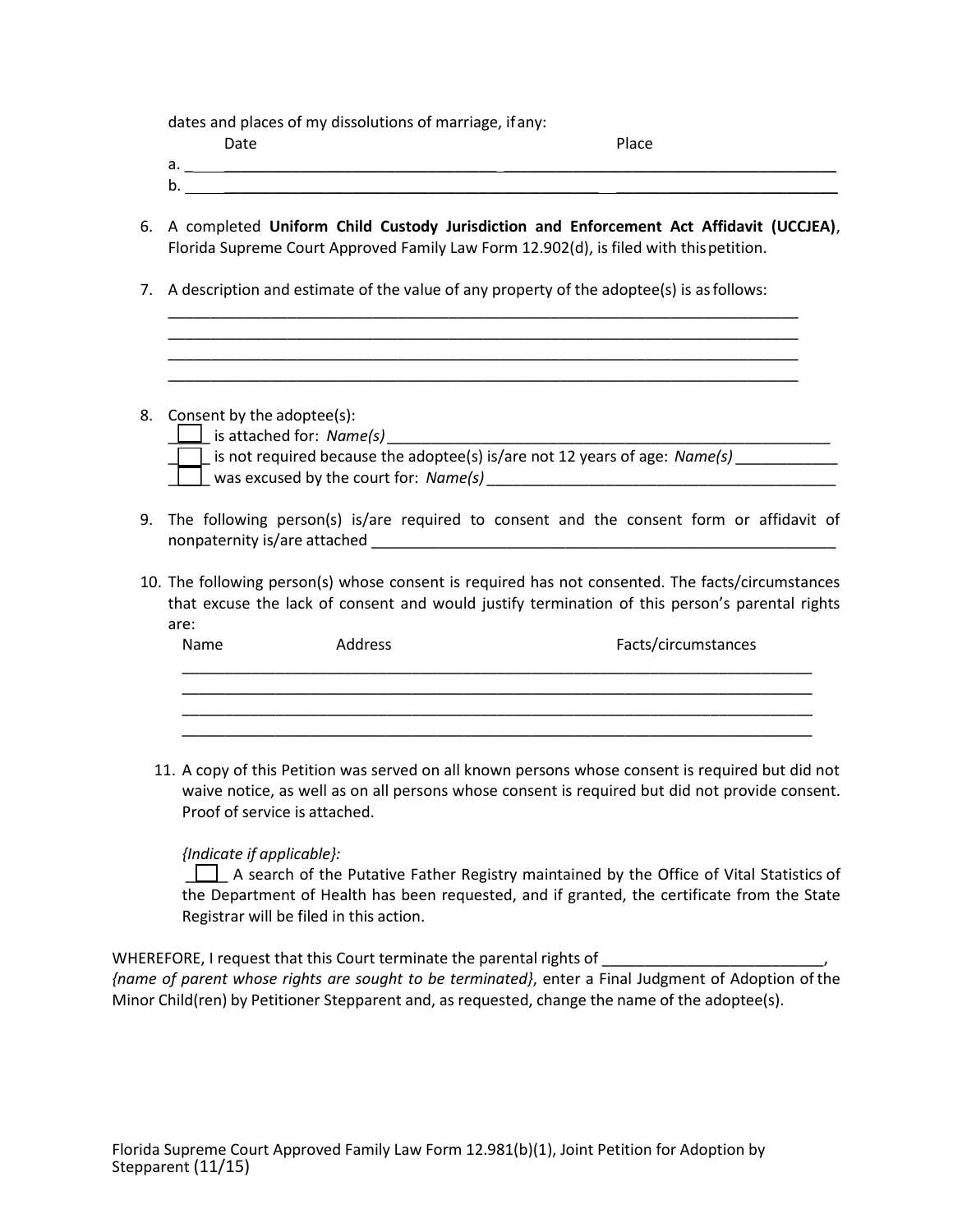**I understand that I am swearing or affirming under oath to the truthfulness of the claims made in this petition and that the punishment for knowingly making a false statement includes fines and/or imprisonment.** 

| Dated: ________________________                           |                                                                     |
|-----------------------------------------------------------|---------------------------------------------------------------------|
|                                                           | Signature of Party                                                  |
|                                                           |                                                                     |
|                                                           |                                                                     |
|                                                           |                                                                     |
|                                                           | Telephone Number: ___________________________                       |
|                                                           |                                                                     |
|                                                           | Designated E-mail Address(es): _____________                        |
| <b>STATE OF FLORIDA</b><br>COUNTY OF ____________________ |                                                                     |
|                                                           |                                                                     |
|                                                           |                                                                     |
|                                                           |                                                                     |
|                                                           | NOTARY PUBLIC or DEPUTY CLERK                                       |
|                                                           |                                                                     |
|                                                           |                                                                     |
|                                                           | {Print, type, or stamp commissioned name of notary or<br>$clerk.$ } |
|                                                           |                                                                     |
| Personally known                                          |                                                                     |
| Produced identification                                   |                                                                     |
| Type of identification produced                           |                                                                     |